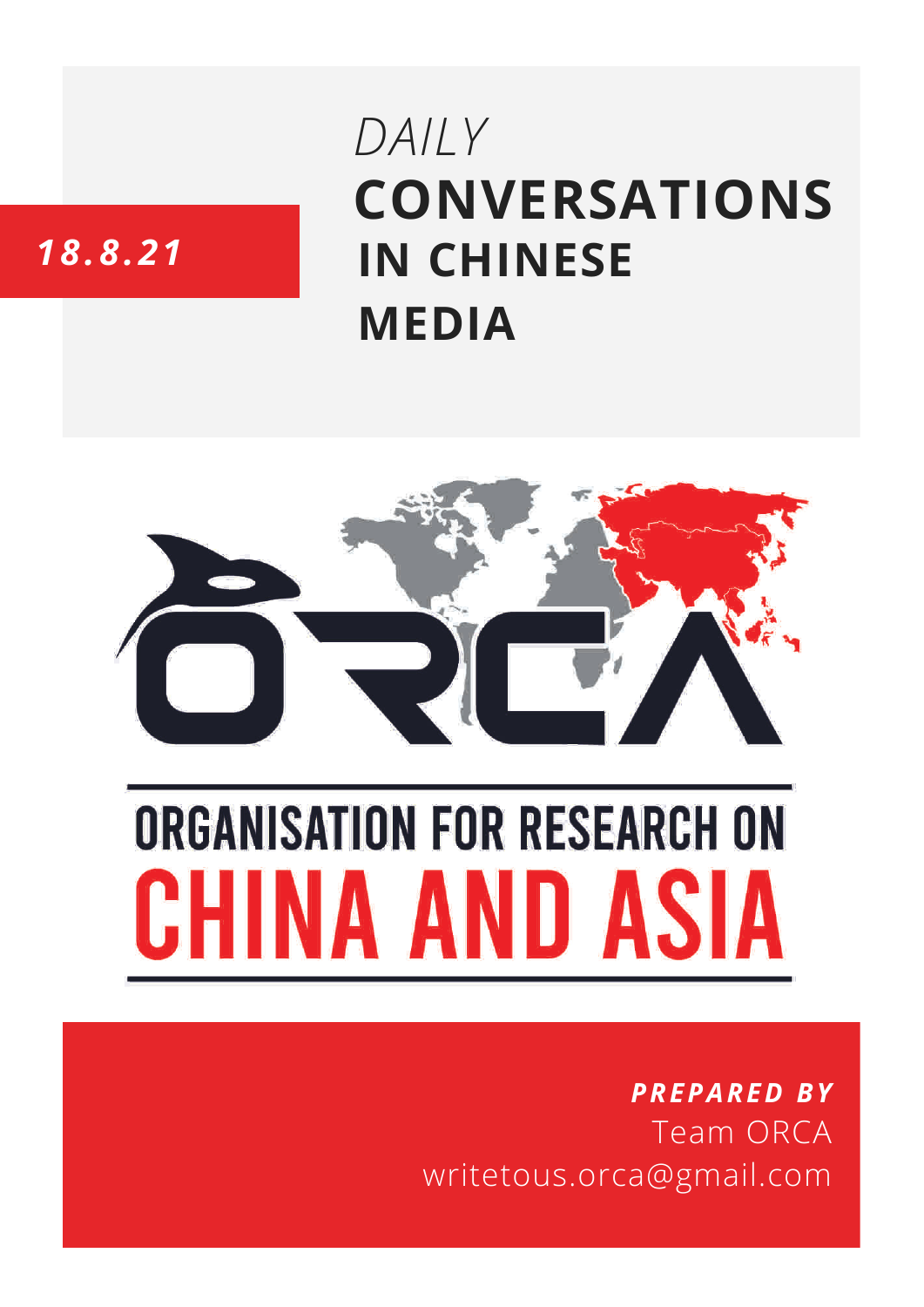#### **I. Social Media Chatter in China**

- **Public opinion over Taliban remains divided as videos from Afghanistan emerge:** In continuation with our assessment from yesterday, public opinion in China over the Taliban has remained divided, inching more towards anti-Taliban sentiment as videos of people trying to leave Afghanistan emerge from Kabul airport. Focus is now also going on the future of women and girls in Afghanistan under Taliban.
- **Hashtags like #whatshappeninginMyanmar trend:** As pro-democracy protests sweep Myanmar, Weibo is seeing an increasing number of posts on the situation with hashtags like #saveMyanmar seeing rapid censoring.

#### **II. News in China**

- Speaking at the 27th National Conference on Party Building in Colleges and Universities, Wang Huning [talked](http://paper.people.com.cn/rmrb/html/2021-08/18/nw.D110000renmrb_20210818_6-01.htm) about the goal of promoting "party building and ideological and political work in colleges and universities" with the aim of cultivating "socialist builders and successors".
- Foreign Ministry Spokesperson Hua Chunying has stated that "China encourages the Afghan Taliban to pursue a moderate and prudent religious policy" while hoping that "Afghan regime will make a clean break with all kinds of international terrorist forces" with a [special](https://www.fmprc.gov.cn/mfa_eng/xwfw_665399/s2510_665401/2511_665403/t1900083.shtml) focus on East Turkistan Islamic Movement (ETIM).
- After a break (which coincided with what we belive was the time of Beidaihe meeting --read older newsletters for more information) Foreign Ministry Spokesperson Zhao Lijian's regular press conferences have once again started. He has [stated](https://www.fmprc.gov.cn/web/fyrbt_673021/t1900269.shtml) China expects the Afghan Taliban to establish "an open and inclusive political structure through dialogue and consultation". Importantly, he also stated clearly that "international practice is that if you want to recognize a government, you must first wait until the government is formed".
- As the Fort Detrick coronavirus theory grows, [People's](https://news.ifeng.com/c/88nLDrZvLnO) Daily Online has reported that American scientists have been studying artificial coronavirus synthesis technology for a long time (in-depth observation) citing American academician Ralph Barrick.
- China's Science and Technology Daily has [published](https://www.guancha.cn/industry-science/2019_02_14_490179_s.shtml?s=sywglbt) an article that talks about how China is expected to take the lead in building a solar powered space station.